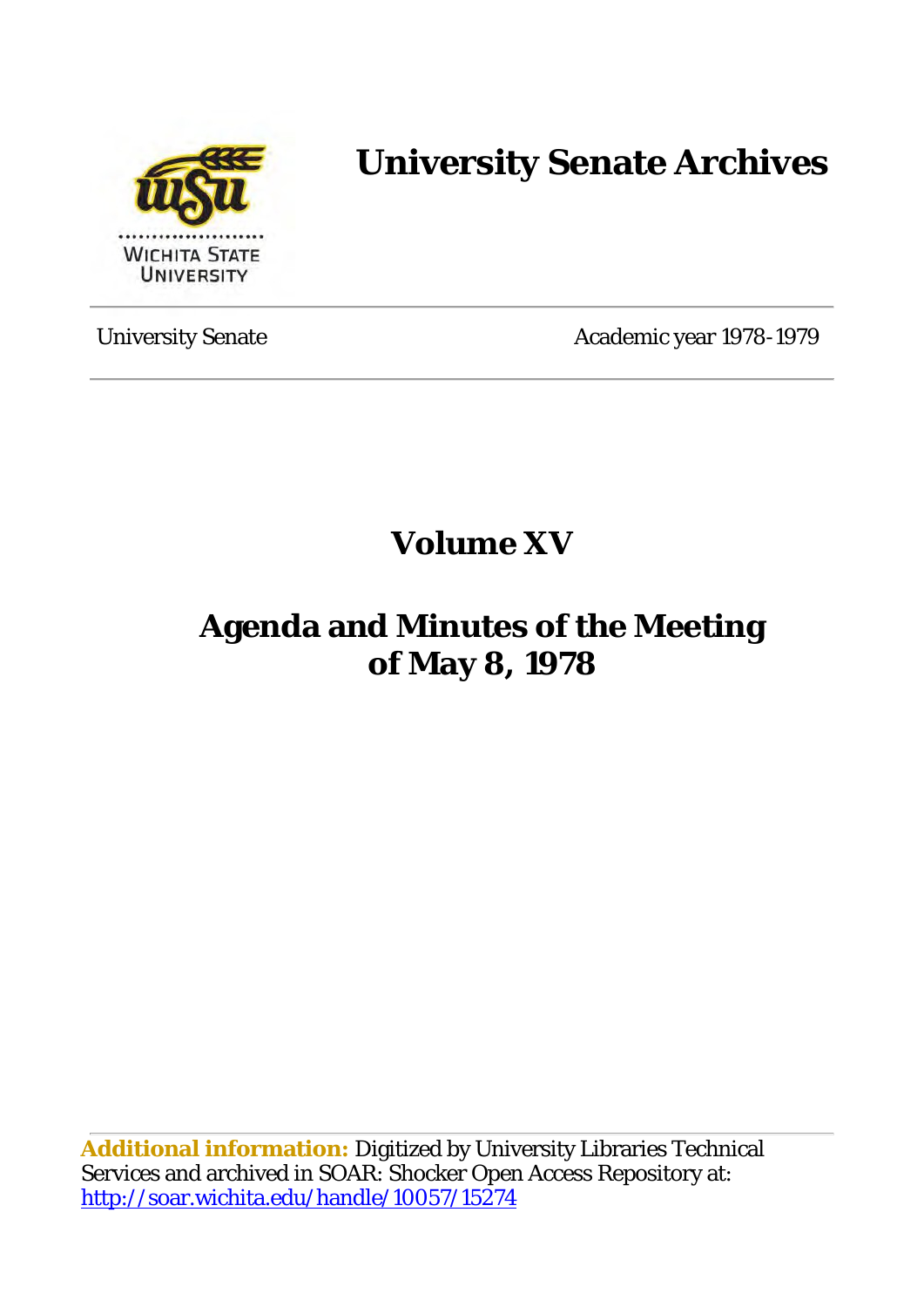## WICHITA STATE UNIVERSITY SENATE

## $\text{AGENDA} \star$

Meeting Notice: May 8, 1978, 126 Clinton Hall, 3:30 p.m. Order of Business:

- I. Calling of the Meeting to Order
- II. Informal Proposals and Statements
- III. Approval of the Minutes: None
	- IV. Orders of the Day: None
	- V. Unfinished Business: None
	- VI. Committee Reports: None
- VII. New Business: Election of Officers for 1978-79

VIII. Adjournment

\*For the New Senate ·